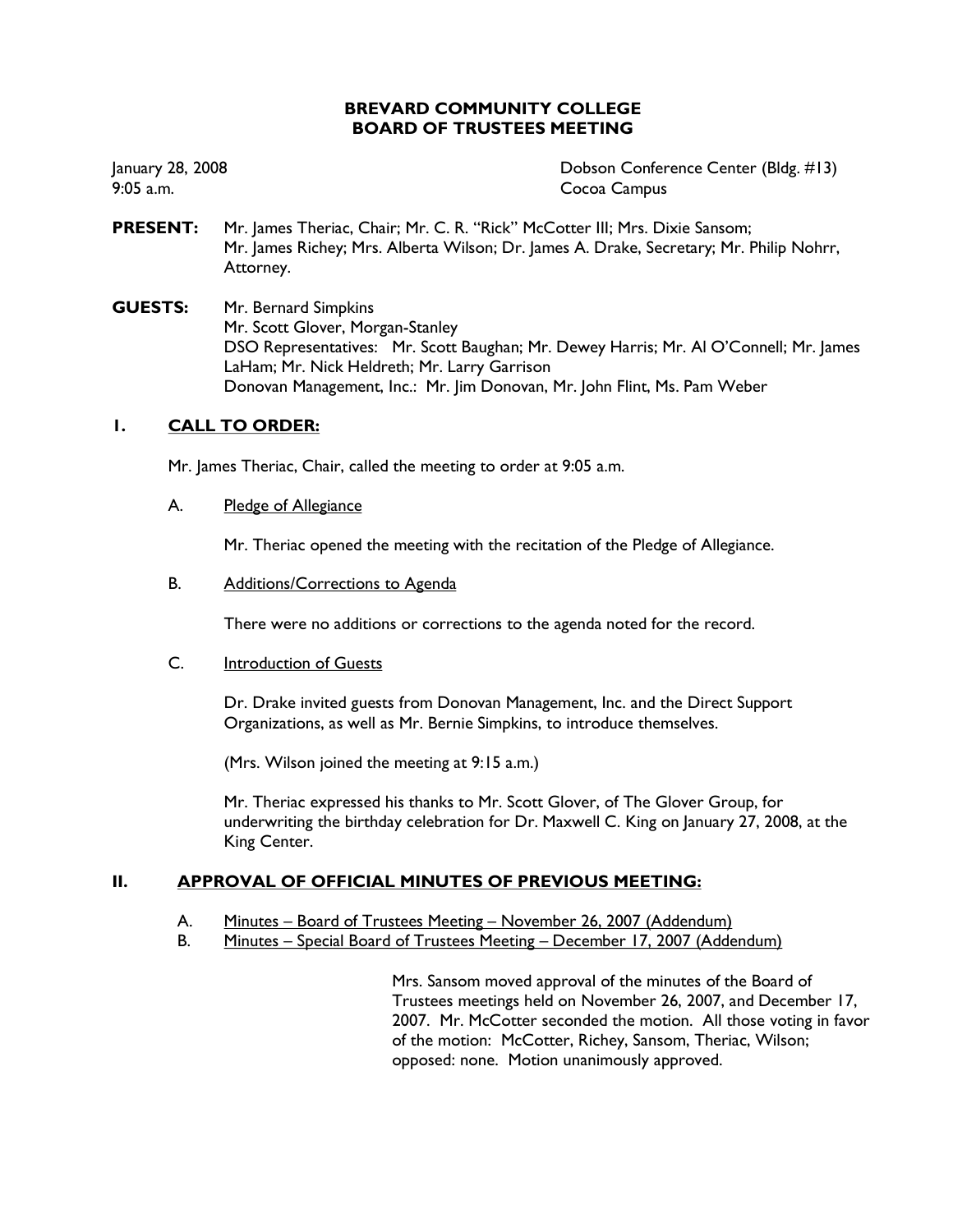### $III.$ **PRESENTATIONS:**

#### A. **Recognition of Donor**

Dr. Drake introduced and recognized Mr. Bernard W. Simpkins, the donor and founder of the College's Simpkins' Entrepreneurial Seminar Lecture Series, whose recent bequest gives him a singular distinction as the first \$1,000,000 donor in the history of the College. Dr. Drake reported that Mr. Simpkins expressed his desire to invest in the legacy as well as the future of the College by providing the long-term funding to create an Entrepreneurship degree program.

Mr. Simpkins expressed his appreciation to the Board of Trustees for the recognition of this milestone, and shared an inspirational story related to the principles of entrepreneurship. Mr. Simpkins discussed his history and realization of growth in various businesses in Brevard County, and then discussed the benefits and advantages that an entrepreneurship program at the College could provide to the young adults of Brevard County. Mr. Simpkins added that an entrepreneurship program at BCC could articulate into baccalaureate programs at the University of Central Florida, among other institutions.

Mr. Theriac expressed his appreciation for Mr. Simpkins' support of the College, and commented that the creative process has always been the motivator for Mr. Simpkins' success. Mr. Theriac added that giving back to the community has also been a priority for Mr. Simpkins.

#### В. Donovan Management, Inc.

Mr. Donovan reported that Donovan Management was hired by the College to provide a fundraising assessment and plan for the BCC Foundation. The methodology for the assessment included interviews and document review. Mr. Donovan introduced two independent consultants, Mr. Jon Flint and attorney-at-law Ms. Pam Weber, whose services DMI retained for the assessment of the BCC Foundation. Mr. Donovan also discussed the history of DMI, the credentials of his team, and their proven expertise in nonprofit and higher-education fundraising.

Mr. Donovan reported on many strengths of the College and the Foundation, which include: five presidents in forty-seven years; successful scholarship fundraising; a new College president; the College's upcoming 50<sup>th</sup> anniversary celebration; the College's solid reputation as a workforce provider; corporate representation on Direct Support Organization (DSO) boards; the College's large economic impact in the region; a wide range of well-managed investments; above average of levels of return on investments; a diverse Board of Directors; the institution's history of awarding almost 55,000 degrees; close proximity to the Kennedy Space Center; location in a growing population area, to include senior citizens; the presence of a large corporation, i.e. Harris Corporation; adequate resources to run the organization; good special event fundraiser in place; ending the fiscal year in good health, and; the executive committee structure appears adequate.

Mr. Donovan further discussed that while the special event fundraising has been the main thrust of fundraising for the Foundation and has been successful, more emphasis on individual giving is needed. Mr. Donovan reported that 85% of all giving is done by individual donors.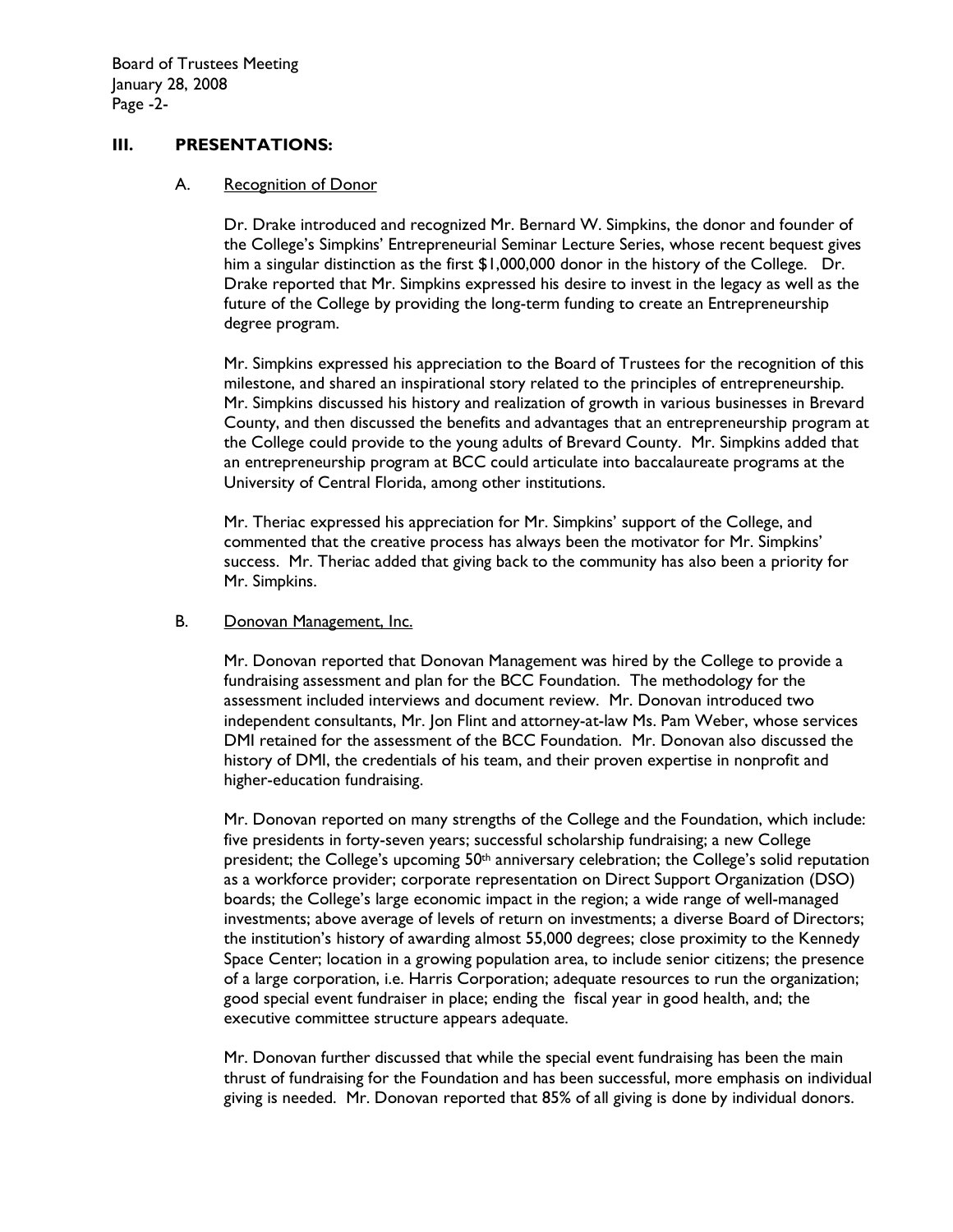Mr. Donovan then identified weaknesses in the Foundation, and discussed that the turnover and fluctuation of the Executive Director position results in the perception that the Foundation is adrift. In addition, a review of the Foundation audit indicates that 4% of total expenses was for fundraising and 18% was for management support, which does not include the salary and benefits for an Executive Director.

Mr. Donovan underscored out that there are three separate and distinct DSO's at the College, plus a fourth entity, WBCC-TV, which has also solicited funds within the business community. There is considerable concern that the fundraising efforts among these organizations are not coordinated, and may in fact be duplicative. The King Center sees donor prospects as cultural patrons, while the Foundation's focus is upon scholarships. This may be confusing to donors and lead to internal competition for planned giving in the future. The Foundation also lacks a leadership-development plan to address the issue of succession, and there is no process for identifying, recruiting and evaluating current board members.

Duplication of effort presents an image of fragmentation of efforts to donors. Currently, each DSO has its own staff, financial records, auditors, fundraising plans and goals, and marketing materials. It is Mr. Donovan's perception and recommendation that donors want to see collaboration and cooperation among the DSO's, and that ideally one entity should be charged with the responsibility for strategic fundraising and overall philanthropy at the institution.

DMI has suggested that the College recruit an Executive Director/CEO for the Foundation and create a Development Council for the College. The membership for the Development Council would be the leadership from each of the DSO's and College leadership. This volunteer structure would drive philanthropy at the College, and provide an image of collaboration and coordination to the community.

Mr. Flint then discussed donor structure, and the prospect for significant increase among loyal donors. Ms. Weber added that BCC is in a wonderful position to take advantage of opportunities for individual gift-giving. The DSO's provide exposure for the College, providing BCC with an opportunity to demonstrate financial stewardship by sharing the burden of oversight and responsibility for asset management.

### $C_{\cdot}$ Open Forum

Mr. Theriac began the open forum by reporting on some critical concerns at the College. Mr. Theriac reported that the shooting range, a facility essential to the training needs for police programs at the College, needs a new roof. The nursing program also needs more funding to maintain its programs and respond to this growing need in the community. Also, students are attending private institutions because they cannot get the needed classes at BCC, resulting in lower-income students being charged private-school tuition amounts when the College should be providing these services to them. Additionally, the College is facing a 4% state hold-back this year.

Mr. Theriac stated that a primary objective of the College is to provide a quality education to as many people as possible, and the DSO's should increase the educational benefit to the community. Mr. Theriac discussed that each of the DSO's operates differently and has different needs. The King Center provides entertainment to the community, and has funds in reserve. The Cocoa Village Playhouse provides community theater to benefit the area, although the maintenance and upgrade of this facility is currently an expense to the College. The Foundation does a wonderful job raising money for students. Mr. Theriac suggested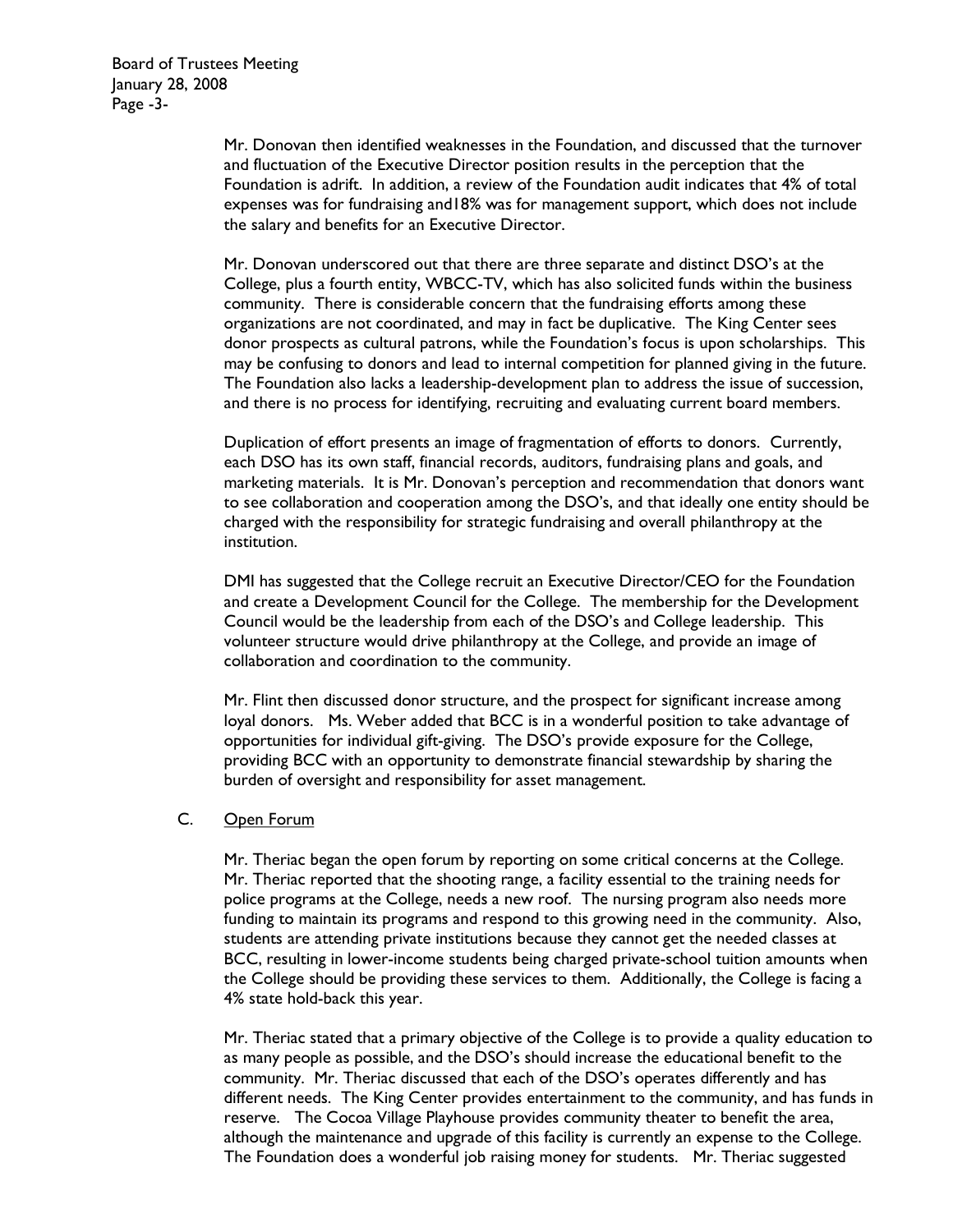**Board of Trustees Meeting** January 28, 2008 Page -4-

> that one umbrella over the separate DSO's, provided that each DSO maintains its own identity, may help donors perceive the College as a single entity, and the funds generated by these organizations could be utilized to help the College respond to the educational needs of the community.

> Mr. Heldreth stated that he has been with the King Center since its beginning, and they have assembled a strong Board of Directors. The King Center has a different arena in which it operates, providing both educational and entertainment components, and they have been very successful. The King Center has received major support from the College, and blossomed under the leadership of Dr. King. Mr. Heldreth cautioned that one umbrella over the fundraising efforts of the College may create the perception that fund raising dollars are co-mingled, and funds raised by the King Center are not earmarked for the performing arts. Mr. Heldreth agreed that the development of cultural education is critical for the College to provide to current and future students.

Mr. Donovan responded that donors would maintain the ability to determine where the money goes. The Development Council would focus on fund raising campaigns and maximizing individual donations, and would provide an image of a united effort of philanthropy to the public.

Mr. Heldreth stated that his primary concern is for the King Center's volunteer governing board to be able to focus upon fundraising for the King Center. He does not want to create a perception that their fundraising efforts would not directly benefit the King Center. Mr. Heldreth is in favor of a Development Council to help coordinate strategic fundraising and to create greater awareness for the College.

Mr. Theriac stated that if the King Center were self-sustaining, funds that are now being expended by the College to support some of its operations, capital-improvement needs, and the like, could be funded directly by the King Center. Mr. Heldreth responded that he does not think the King Center is ready to be self-sustaining. The College has stepped up to assist the King Center during "lean years." Mr. Heldreth also stated that an estimated \$10 million endowment would be required for the King Center to become self-sustaining. Mr. Garrison commented that the King Center endowment fund is approximately \$7 million at this time.

Dr. Drake reported that there are several overlapping issues that each of the DSO's faces, as well as the College. The College has compiled an assessment in terms of what the College expends to support the DSO's. Dr. Drake asked Mr. Billings to review the handout entitled Direct Support Organizations Cost Analysis.

Mr. Billings provided an overview of the handout, including incoming funds and expenses, and reported on the expenses incurred to the College by the DSO's. Mr. Billings summarized that the College spends more money on the DSO's than it receives from the state to support them. In addition, the maintenance of the DSO facilities will be provided by PECO funds in the future, and these funds will then not be available for the maintenance of educational facilities on the campuses. Cumulatively, for FY 2006-07, the College has spent approximately \$400,000 to support the DSO's.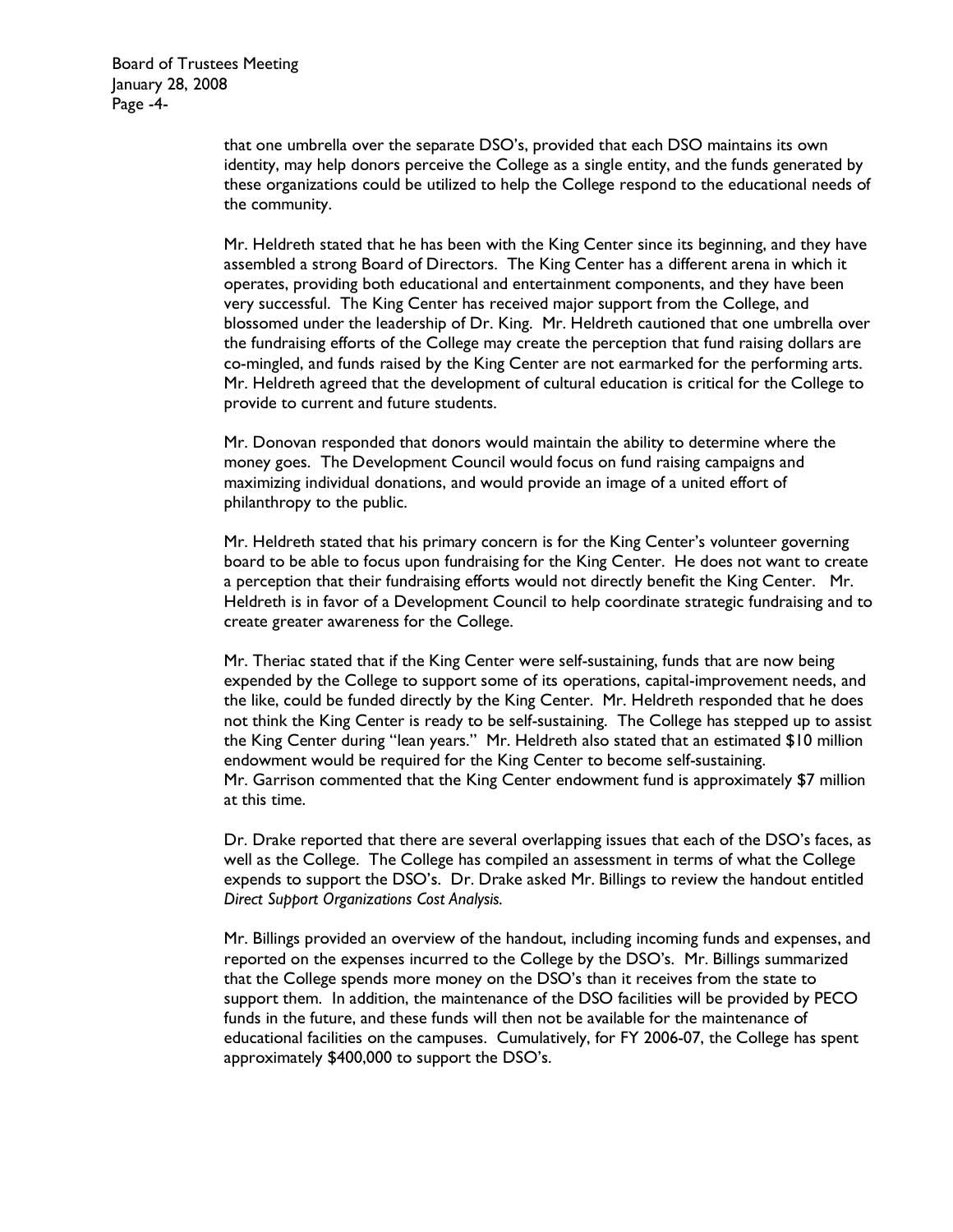**Board of Trustees Meeting** January 28, 2008 Page -5-

> Dr. Drake reported that none of the DSO's, or the College, has a strategic fundraising plan. There are also a number of questions regarding resources for the DSO's. For instance, the Cocoa Village Playhouse is on the National Registry, but the annex is not. There is a restriction on the Cocoa Village Playhouse that the building would revert to the City of Cocoa if the College could no longer maintain it. Would the annex, which is conjoined to the original theater, also revert to the City? Also, the College has recently issued a \$9,000 assessment to the Cocoa Village Playhouse resulting from an IRS ruling, which came as an unwelcome surprise to the Playhouse management and governing board. Also, during the recent State Board of Administration (SBA) funds crisis, the DSO's did not have a clear understanding of the Local Government Investment Pool (LGIP) fund and restrictions. The governing board of the College was called upon to make difficult decisions about those funds. Dr. Drake also discussed that enrollment is increasing, while the state is reducing funds. The College is also facing increases in the demand for services from the community. The DSO's and the College have different focal points, but a common one of supporting the College.

Dr. Drake further discussed that the Development Council would include equal representation from all three DSO's. Most community colleges do not have three DSO's. BCC has the opportunity for gift giving through these DSO's.

Mr. Heldreth asked if other community colleges in the country have DSO's, and if there is one that BCC can benchmark from.

Mr. Donovan responded that public institutions are struggling to make the case for philanthropic support clear to donors, because there is the perception that these institutions are state-funded, when they are not; they are state-assisted. It has been Mr. Donovan's experience that philanthropy is developed to supplement state support and tuition. Mr. Donovan stated that the bigger issue is getting volunteer leadership to serve on these boards. There is a best practice for one source to move forward and allocate funds. When the case for philanthropy is made, the institution may set priorities within it annually.

Mrs. Sansom suggested that it would be appropriate to complete the assessment of the Foundation before considering an overarching organization for DSO's to address philanthropy. In response to a question from Mrs. Sansom regarding additional investments of the Foundation, Mr. Nohrr clarified that investments with Wachovia provided a \$1.7 million investment return for the Foundation, in addition to the \$9 million return with the Glover Group.

In response to a question from Mrs. Wilson regarding the purpose of a Development Council, Mr. Donovan discussed that a Development Council would consist of the top leaders on each DSO board and the President of the College and the Vice President for Advancement of the Institution. It would serve as an Executive Committee for Philanthropy, and would coordinate case development and ferret out prospects, maximizing philanthropy for all the programs, and would demonstrate one collaborative organization to the community.

Mrs. Sansom asked if the College's DSO directors currently meet with the Vice President for Advancement. Mrs. Sansom suggested that if the DSO's are not meeting with each other at this time, it may be appropriate for them to meet and discuss areas in which they could work cooperatively, and then meet with the Vice President.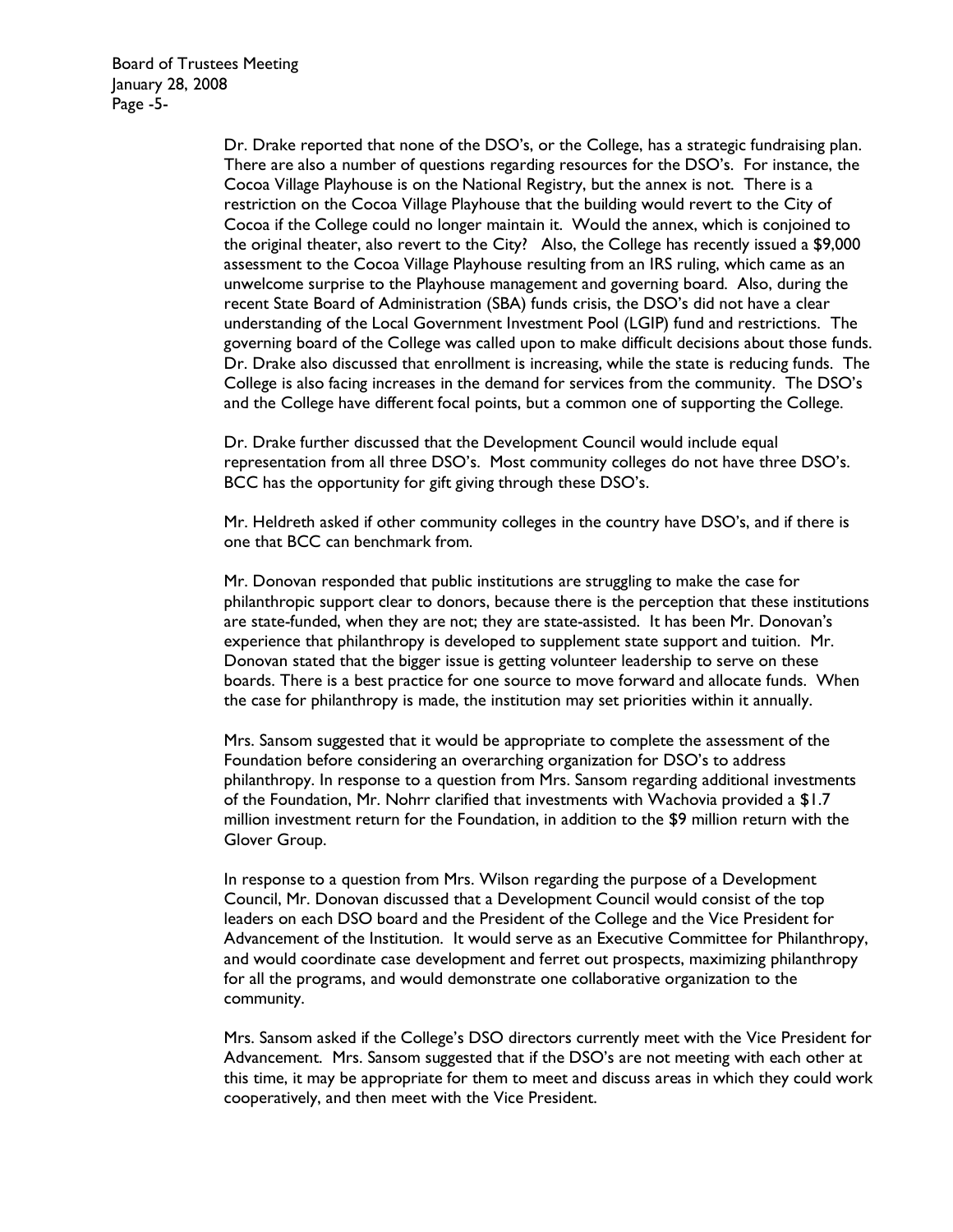Mr. Baughan expressed that a Development Council may be perceived as another layer of administration or another committee. Right now there are three separate entities in the community trying to raise money. The challenge is how to coordinate these organizations without alienating the volunteers. When another layer is added, you risk alienating the volunteers or creating the perception that the job is harder. Also, there may be an advantage to having three separate groups versus one brand (BCC); you may reach people who may not be otherwise interested in the College.

Mr. Heldreth expressed that his interpretation of the Development Council is to promote synergy and awareness, and the group would consist of the leadership of the DSO's. They are not another committee. It is his understanding that this group would meet periodically, and possibly meet with the Board of Trustees once a year.

Mr. O'Connell stated that the goal for the Foundation is to raise money for scholarships. Mr. O'Connell noted the profound effect that scholarships have on students and their success, and stressed that it is important for the Foundation to keep its focus on the students and the College.

Mr. LaHam questioned the degree to which members of the community are aware of the link between the DSO's and the College. From a business perspective, there are two options for any of the DSO's—namely, to be linked to the College, or to become independent of the College. If there is a clear link to the College, then a DSO should continue to operate under the College. Citing the perceived link between the King Center and the College as an example, Mr. LaHam asked Mr. Janicki for examples of the ways in which the Center benefits the educational mission of the College and its impact upon students. Mr. Janicki responded that BCC students, as well as faculty and staff, are provided discounted tickets to King Center events, in addition to which the Center provides, at no charge, many outreach opportunities for Brevard County teachers in an effort to bring cultural activities to the classroom. The King Center admits 30,000-40,000 students per year at greatly reduced prices, county-wide. The King Center also raises awareness of BCC within the community by including the BCC logo in all advertising.

Mr. LaHam further discussed that a transition will be required to bring more visibility to the fact that the DSO operates with and for the College. Mr. LaHam cautioned trustees not to lose sight of the purposes of the three separate organizations, and ventured that potential governing-board members will want to serve on specific DSO boards that fit their charitable interests. Mr. LaHam reported that the Foundation is researching ways to raise its standards and to become more visible to the community.

Mr. Baughan suggested that trustees develop a type of "report card" for respective DSO leaders to measure how effectively the DSO governing boards are performing. A report card would provide trustees with the knowledge of how the DSO's are operating, and the College would be able to develop benchmarks and measure progress. Mr. Baughan mentioned that in the history of his involvement with the Cocoa Village Playhouse, there has been little rapport between the Playhouse governing board and the Board of Trustees. A report card may provide a continuous flow of communication to and from the College, while also promoting better coordination among the DSO's.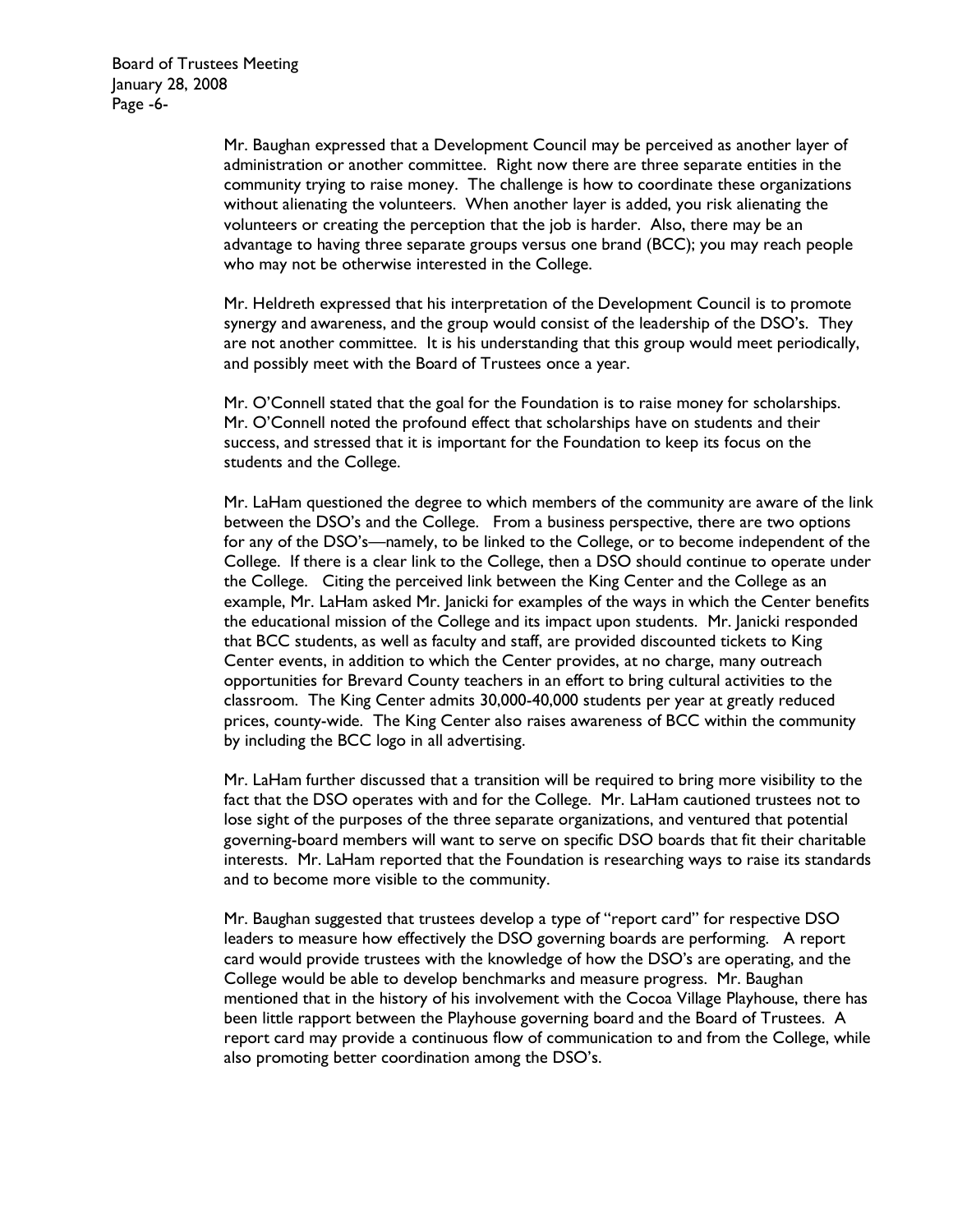**Board of Trustees Meeting** January 28, 2008 Page -7-

> In response to an inquiry from Mr. Richey concerning the Board of Trustees' authority and responsibility for the policy and operational aspects of the DSO's, Mr. Nohrr responded that in the late 1990's, the Florida statutes changed with regard to the control of DSO's, and made the Board of Trustees directly responsible for DSO's; this is found in Chapter 240. The statutes maintain that an institution cannot create a DSO unless the Board of Trustees certifies that there is a need for a DSO and then must develop and approve a charter and mission. The statutes indicate that DSO's are under the authority and responsibility of the Board of Trustees. With regard to fundraising, one of the reasons for establishing a DSO is for the organization to be able to invest and manage donor assets. Each DSO has an investment policy that is approved by its Executive Committee, its full governing board, and the Board of Trustees. Mr. Nohrr made the assumption that the investment policies of all three DSO's have been approved by the Board of Trustees. Once these approvals have been obtained, and the policies are integrated into the provisions of Statute 1001, the DSO is permitted to move forward with the investment policy. Also in the late 1990's, in an effort to rein in some of the DSO's, it became mandatory for the President of the College to serve on each Executive Committee, and for a member of the Board of Trustees to serve as a voting member as well. The intention behind the mandate was to give the College more involvement and control of the DSO's.

> Mr. Richey stated that the Board of Trustees has the opportunity to enhance its oversight of the DSO's. The College has identified the problem of perceived fragmentation among the DSO's. Mr. Richey suggested that the Board research the most efficient way to maximize the College's resources for the benefit of BCC and its students, and further proposed that the Board vest the authority with the College president to take a fresh look at the DSO's and assess every initiative to determine whether it provides maximum benefit to the students.

> Mr. Garrison stated that the creation of a Development Council is a journey, and should not be expected to happen over one or two years. Mr. Garrison stated that DMI has put together an outstanding roadmap, and feels this is the appropriate direction for the College. From past experience with the HealthFirst merger, it took many years to persuade the governing boards of the several hospital foundations to merge into the HealthFirst Foundation. Mr. Garrison suggested that it will take a lot of time and planning by the Board of Trustees and the DSO's to determine how a merger of DSO's could be made to work, with a net effect being a quantifiable savings in administrative expenses for the College. Having served as Chair of the BCC Foundation and in working with the King Center, Mr. Garrison observed that people are going to give depending on what is important to them.

> Mr. Harris reported that the Cocoa Village Playhouse has made good progress in leadership development on their governing board, and have fostered very good working relationships with the College. The Playhouse board is working hard to make the theater and annex selfsustaining. The Cocoa Village Playhouse also provides services to the drama students at BCC. Mr. Harris discussed the need for the coordination of efforts in fundraising, especially in the planned giving area since a great deal of the audience at the Cocoa Village Playhouse is over age 65.

> Mr. Baughan discussed the history of the Cocoa Village Playhouse and the significant progress that has been made toward the vision of creating something beautiful for the community. Over the years, the College has withdrawn operational funding for the Playhouse, and it has been a challenge to achieve operational success within the very limited budgetary resources the Playhouse has to work within. The governing-board members of the Playhouse have a clear understanding that the Playhouse is meant to support the mission of the College, and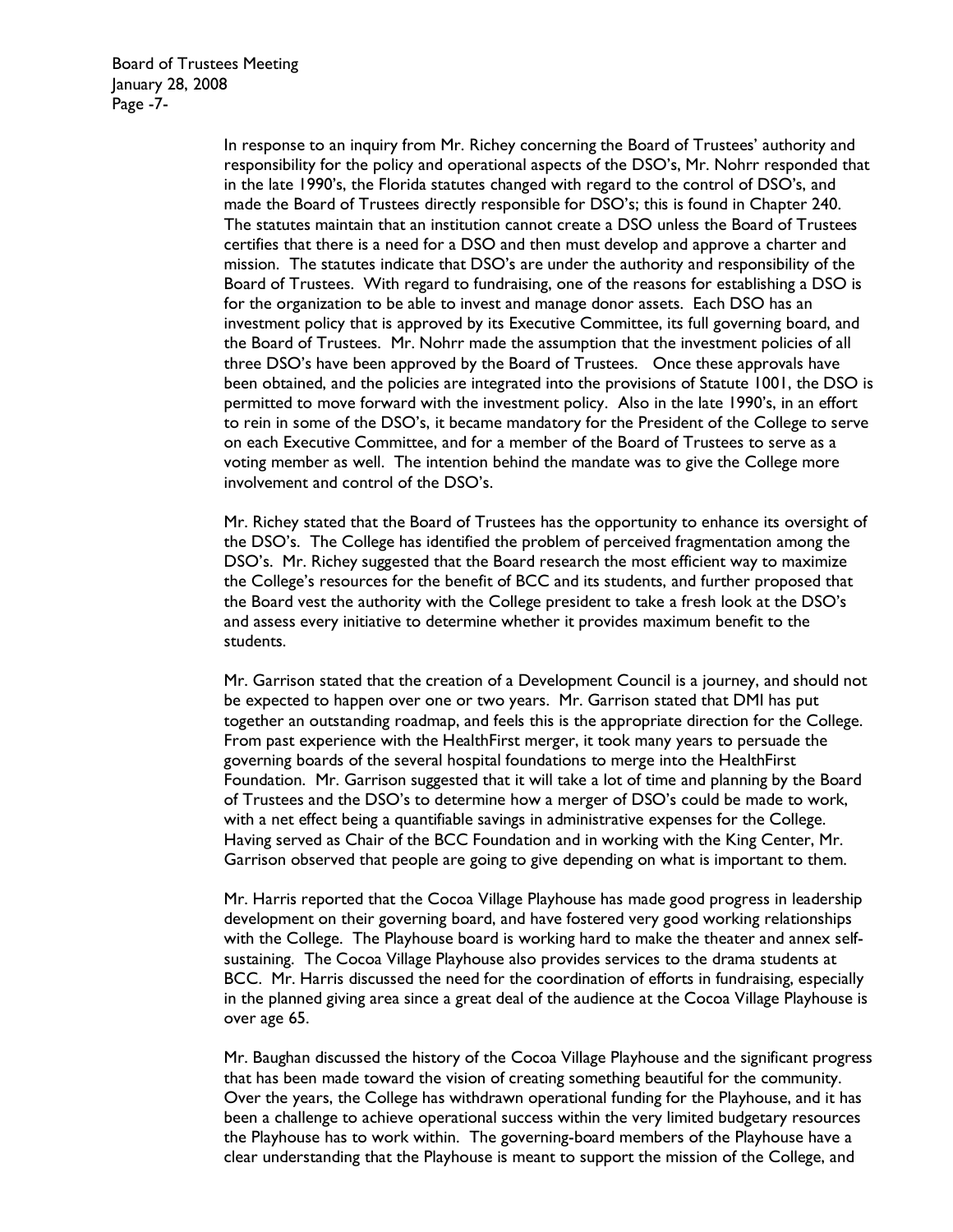**Board of Trustees Meeting** January 28, 2008 Page -8-

> understands that the Playhouse's fundraising success will result in the College being repaid for the financial support it has provided.

Mr. Donovan then addressed Mrs. Sansom's concern regarding the completion of the Foundation assessment prior to consideration of a Development Council. Mr. Donovan stated that the demand for professionals to direct fund raising is high, while the supply is low, and the salaries are high. A good candidate for the Executive Director position may decline the position because of the perception that the organization is fragmented. A Development Council may make the position more attractive. Mr. Donovan discussed that UCF has a director of development in each of its five colleges, who meet with the Vice President each week, and they are raising a lot of money. This structure reflects coordination and collaboration within the institution.

Mrs. Sansom maintained that a formal umbrella organization is not needed at this time, and would perhaps add a layer of unnecessary bureaucracy to communications among the DSO's. Instead, she suggested that the College use its current resources and continue Dr. Drake's efforts, and have the Chairs and Executive Directors of the DSO's meet regularly with the administration.

Mrs. Wilson stated that she disagreed with her colleague, and that a Development Council would not necessarily form another bureaucratic layer, but rather is something that should have been happening all along. Such a Development Council would provide a structure for bringing key leaders together to strategize, plan, and assess the outcomes of a college-wide strategic fundraising plan. In order to change things to the positive, the College needs to become less fragmented through ongoing dialogues.

Mr. Heldreth suggested that under the appropriate leadership, the Board of Trustees may empower the president with its expectations, and then he in turn, with his staff, can develop and implement the operational follow-through. The creation of an umbrella entity is then avoided. Mr. Heldreth cautioned the College to be very careful about creating an overarching fundraising entity, because it may cause a ripple effect in respective organizations.

Mr. Baughan pointed out that coming to any decision with regard to a Development Council would be quite difficult. Leaders of the respective boards need reasonable time to judge how effective this proposed Council might be, and how the potential negative perception of the umbrella organization may be offset.

Dr. Drake stated that because of the current interpretation of the statutes, a great deal of responsibility is delegated to the president by the Board of Trustees. Dr. Drake discussed concerns with employment and exposure as it relates to the DSO's. The College is bound by federal and state laws to provide certain levels of compensation and to perform evaluations of our DSO staff, because they are College employees. Also, issues involving contracted services and independent contractors continue to emerge as a matter for the Internal Revenue Service. The College may be required to employ part-time every person who provides services at the Cocoa Village Playhouse. The King Center deals with agencies to provide these services.

With regard to legal exposure, the College has facilities for which it must ensure safety and security of patrons and staff, and the College must oversee the compliance of all such facilities with environmental regulations. Any legal actions directed against a DSO often engulf the College and its Board of Trustees, thereby putting assets at potential risk.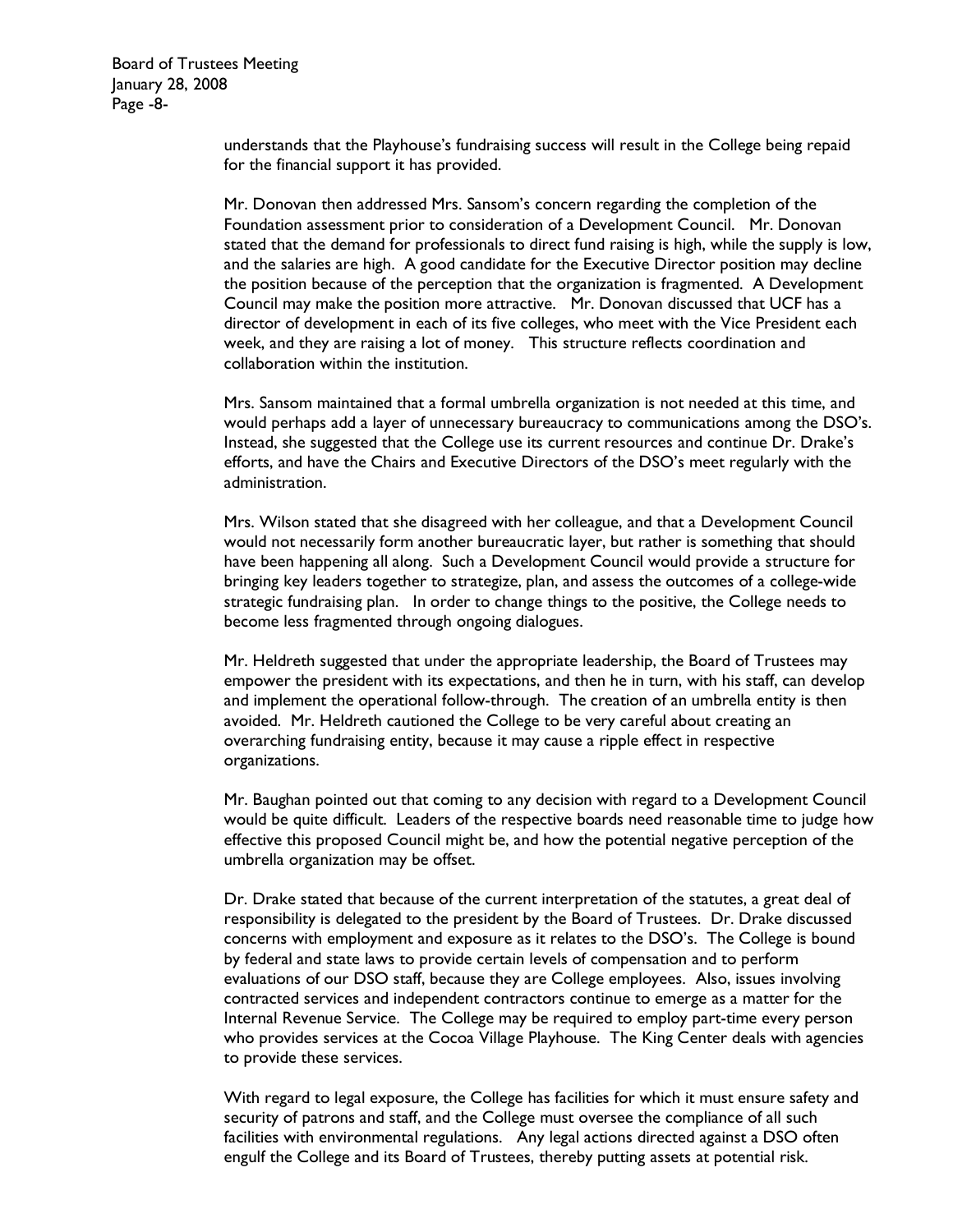**Board of Trustees Meeting** January 28, 2008 Page -9-

> Dr. Drake further discussed that each of the DSO Directors started reporting to the Vice President for Advancement and Public Affairs about six months ago. This was initiated for communication purposes. From an employment standpoint, the position descriptions for the Directors are inconsistent with regard to reporting and accountability. The College has not had an administrative structure in the past to address employment issues for these organizations such as salary, training, etc. Dr. Drake mentioned that the reporting requirement for DSO Executive Directors to the Vice President for Advancement and Public Affairs provides a start in clarifying these issues. Dr. Drake pointed out that there is no formal timetable for creation of a Development Council. Rather, it is described as an emerging entity that provides regular opportunities for dialogue between the DSO governing boards and the BCC Board of Trustees.

> Mr. Theriac asked Mr. Garrison for his recommendation on moving forward with a Development Council. Mr. Garrison responded that something is needed to bring the College's fundraising efforts together. There is not a "one size fits all" solution. The process is necessarily a journey that takes ample time. Mr. Garrison suggested that bringing the leadership of the DSO's together to talk is a very useful first step.

Mr. Theriac thanked DSO members for attending the Board of Trustees meeting and for their time and input.

Mr. Richey suggested that the Board make motions to either reaffirm the authority of the Board, or provide a specific directive regarding a proposal to maximize College resources for the students. Mr. Richey suggested the following motion to reaffirm the authority of the Board:

The Board of Trustees of Brevard Community College reaffirms its authority under the statutes of the State of Florida to proscribe and adopt all policies for the direction, management and operation of the College's DSOs, including but not limited to, the approval of oversight of annual operating budgets, the security and use of the properties and services, the acquisition and management of financial assets, and the recruitment, supervision and compensation of employees.

Mr. Richey suggested the following motion regarding a proposal to maximize the College's resources:

In furtherance of this Board's oversight and other legal responsibility regarding the DSO's, we direct Dr. Drake to propose to us the most efficient way to maximize our College resources for the benefit of the College. This proposal shall consider all issues including but not limited to budgets, personnel, assets, coordination of entities, and every other issue related to the DSO's.

After initial discussion, the trustees agreed to combine the two proposed motions into a single motion.

> Mr. Richey made a motion, as stated above, to reaffirm the Board's authority related to the DSO's and to direct Dr. Drake to propose ways to maximize the College's resources as related to the DSO's. Mrs. Sansom seconded the motion. All those voting in favor of the motion: McCotter, Richey, Sansom, Theriac, Wilson; opposed: none. Motion unanimously approved.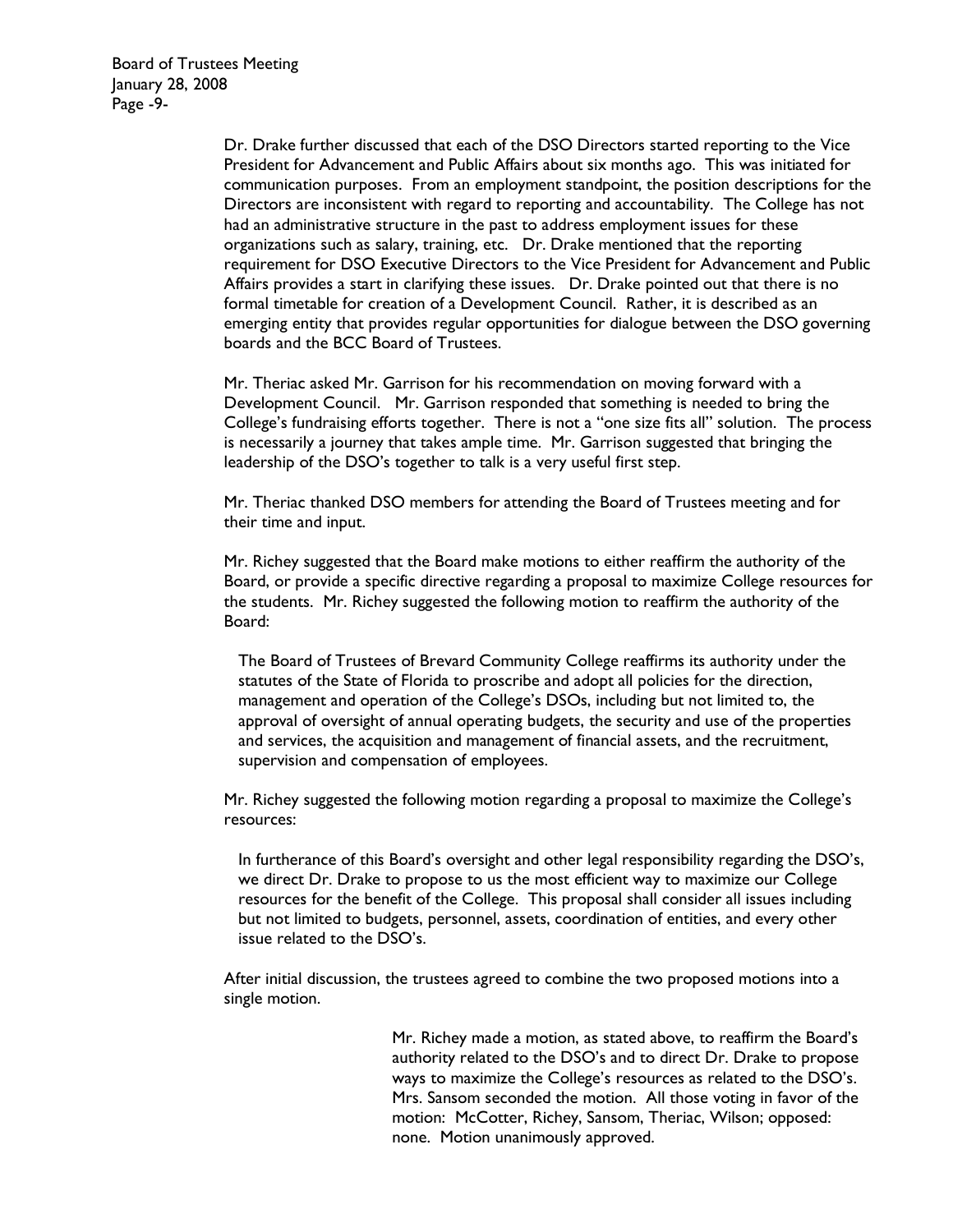Mr. Theriac stated that the Board of Trustees has made some difficult decisions over the last two years. He lauded Dr. Drake's leadership and ability to bring people together.

Mr. McCotter asked what specifically the administration is prepared to do with regard to hiring an Executive Director of the Foundation. Dr. Drake responded that the contract between the College and DMI includes the coordination and management for the search for an Executive Director. A position description has been developed by DMI, which will help the College find and attract highly qualified candidates.

Dr. Drake said that following today's discussions, the College's task will include developing overarching priorities for a strategic fundraising plan for the College. Once these priorities are identified, budgets will be developed with and for the DSO's to reflect the priorities of the College.

Mr. McCotter stated that he is not sure that fragmentation is a bad thing. What the Cocoa Village Playhouse does is performing arts, and what the King Center does is performing arts. The Playhouse works with local talent to enhance the performing-arts education process, getting people involved and thereby contributing to their cultural education. The King Center does so on a much larger scale, utilizing professional entertainment. The Foundation is educationally driven, and should be working with hospitals to create partnerships to fill nursing shortages and other health-care needs in the county. Mr. McCotter concluded by stating that the DSO's should enhance the mission of the College, and that the Board of Trustees must ensure that the mission of the College is enhanced and accomplished through the DSO's.

Mr. Donovan responded that while the purpose of each DSO is indeed different, fragmentation in the report refers to presenting the case and the coordination of fundraising efforts. The case for increased support is made by maximizing the philanthropic resources for the College from the communities its campuses serve.

 $(Break - 11:20-11:35 a.m.)$ 

## IV. **CONSENT AGENDA:**

- А. **Report on Personnel Actions (Addendum)**
- Approval of December Monthly Summary of Income and Expenditures (Addendum) В.
- $\mathsf{C}$ . DSO Financials FY - 07 (Addendum)
- D. **DSO Quarterly Reports (Addendum)**
- College Surplus Property Report (Addendum) E.
- F. Leases with Nextel Spectrum Acquisition Corporation (Addendum)

Mr. Richey requested an overview regarding the leases with Nextel Spectrum Acquisition Corporation. Mr. Nohrr explained that BCC, through its licensing with the FCC, has a spectrum of the airwaves that they control. Sprint-Nextel would like to take an upper portion of that spectrum to create wireless internet. BCC is not assigning its license, but it is assigning that portion of the spectrum range to Nextel. In return, Nextel is paying \$1.375 million per lease. The College will receive those funds once the FCC approves the agreement. The College will initially receive \$25,000 per lease, and it will take approximately 120 days from the date of approval to receive the balance. Sprint-Nextel will then control that portion of the spectrum. There is an option to renew the lease for two additional terms. In addition to the initial lump sum, the College will receive annual payments of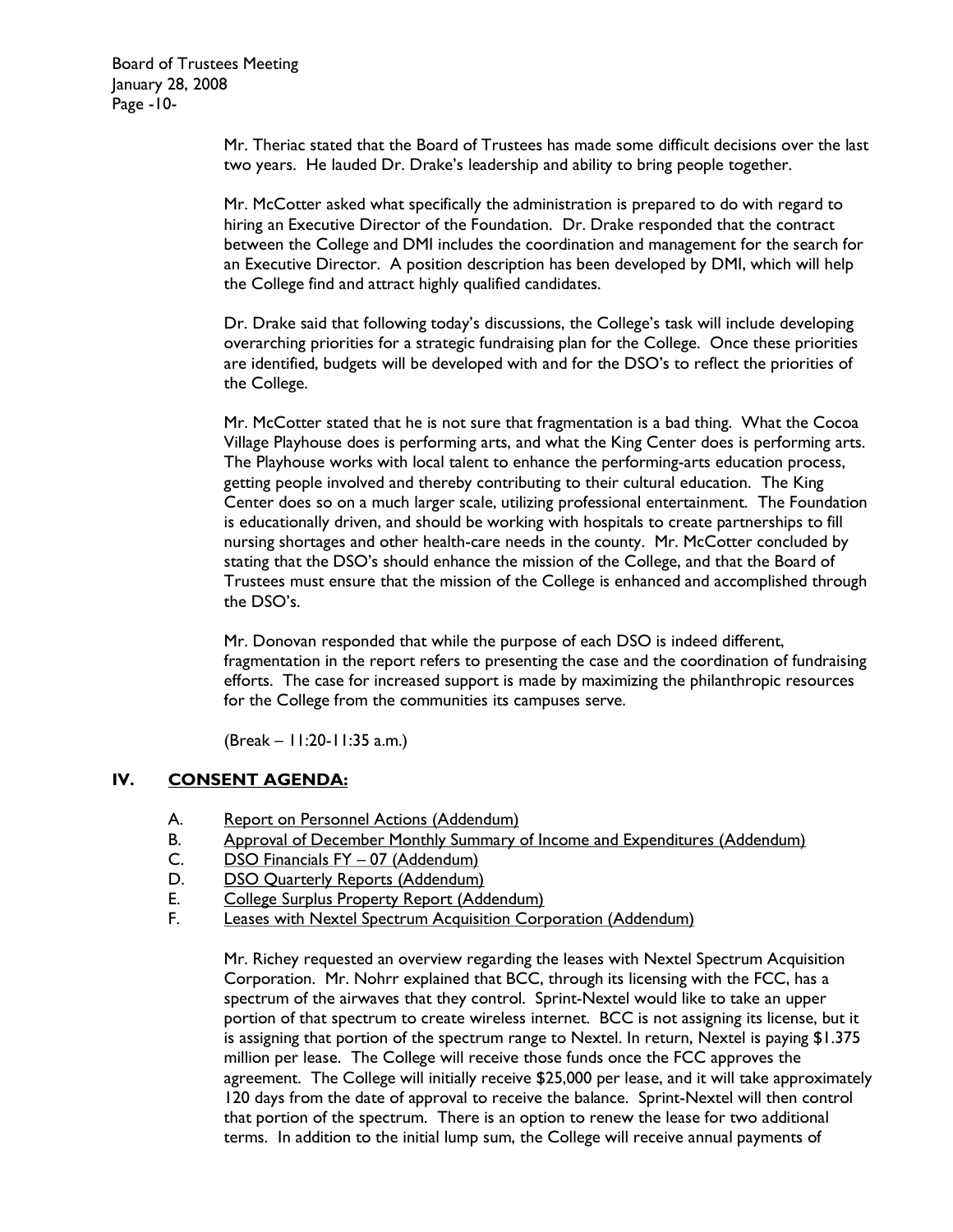**Board of Trustees Meeting** January 28, 2008 Page - II-

> \$16,000, then \$18,000 for the second year, etc. with a 3% increase per year, and the College may use Nextel services for \$18,000 per year.

> In response to a follow-up question from Mr. Richey, Mr. Nohrr stated that the College has been assured that this portion of the spectrum is not used for anything else. Mr. Nohrr also discussed that the amount the College has negotiated with Nextel is competitive and is a good deal, as experts have advised that upcoming company mergers will decrease the amount of money the College is likely to get.

> In response to a question from Mrs. Wilson, Mr. Nohrr reported the duration of the lease is ten years, with options for two additional ten-year leases. Mr. Nohrr also reported that Nextel can extract itself from the lease, but will not be able to get their money back if so. If the College terminates the agreement within the first five years, the penalty is \$375,000, but the College would retain \$1 million.

> Mrs. Wilson indicated that she has a question regarding the surplus property report and will contact Mr. Billings about it. She clarified that her concern would not preclude her approval of the consent agenda items.

> > Mrs. Sansom moved approval of Consent Agenda items A, B, C, D, E and F. Mrs. Wilson seconded the motion. All those voting in favor of the motion: McCotter, Richey, Sansom, Theriac, Wilson; opposed: none. Motion unanimously approved.

Mrs. Sansom left the meeting.

### V. **PUBLIC COMMENTS:**

There were no public comments.

## VI. **CONSTRUCTION AND DEVELOPMENT:**

- А. Guaranteed Maximum Price for Roof Replacement, Cocoa Campus, Building 5 (Addendum)
- В. Guaranteed Maximum Price for Collegewide HVAC Phase IIIB (Addendum)

Dr. Paradise summarized the details of the construction and development items, and confirmed that the items are funded.

> Mr. McCotter moved approval of Construction and Development Items A and B. Mrs. Richey seconded the motion. All those voting in favor: McCotter, Richey, Theriac, Wilson; opposed: none. Motion unanimously approved.

### VII. **OLD BUSINESS:**

### А. Report on Pending Legal Actions (Addendum)

Mr. Nohrr reported no significant changes to pending legal actions.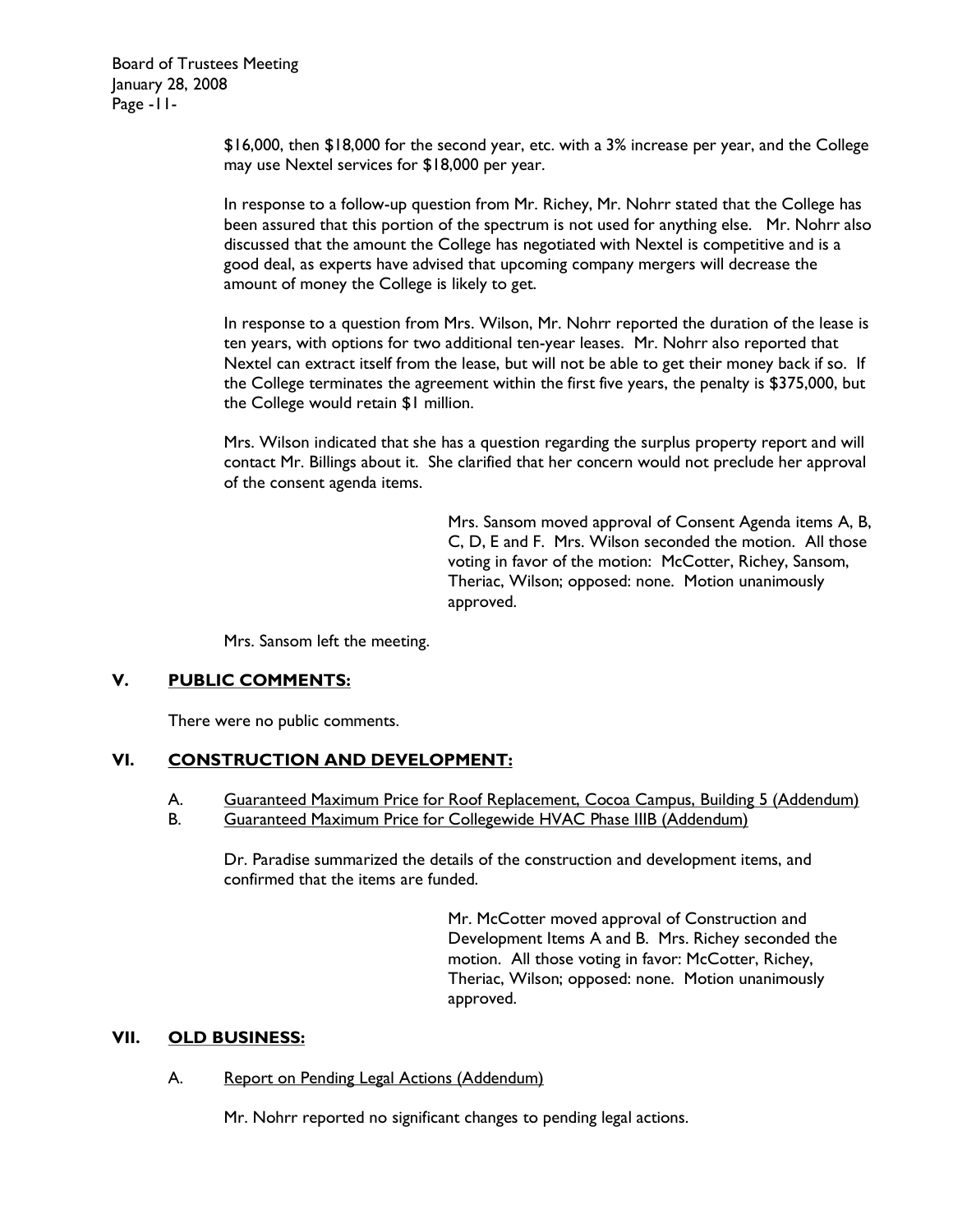## В. Update on Commercial Banking Requests for Proposals

Mr. Billings distributed a summary of the response that was made to the Request for Proposal for Banking Services that was released by the College on December 21, 2007. Oral presentations are scheduled for February 5, 2008. It is anticipated that the selection advisory committee will submit to the President a list of banks for final consideration in time for the February 18, 2008, meeting of the Board of Trustees.

### VIII. **NEW BUSINESS:**

### А. Request for Future Board Meeting Presentations or Agenda Items

There were no requests for future board meeting presentations or agenda items. Dr. Drake confirmed that such requests may be made at any time.

## IX. **FINANCIAL ACTIONS:**

### A. Update - State Board of Administration Funds

Dr. Drake reported that the amount the College was able to withdraw from SGA/LGIP, Fund A, has all been withdrawn subject to a 2% penalty. As of December 31, 2007, the funds were deposited in Morgan Stanley's institutional money market funds account. Dr. Drake invited Mr. Scott Glover to the meeting in the event there are questions about the funds.

Mr. Glover distributed a Prospectus on the fund, and reported that the College's funds are invested in an institutional U.S. Government money market fund. All holdings in this fund are government backed, or in institutions which have the ability to borrow from the U.S. Treasury. There is a provision which allows the fund to deviate slightly from the government's and purchase CD's as long as they are FDIC insured. Mr. Glover reported there is no risk involved with these investments, and the most recent returns are 4%. There are two funds represented in the report.

### X. **REPORT OF THE PRESIDENT:**

### А. **Enrollment Data and Trends, Spring 2008**

Dr. Drake reported enrollment is up 14.5 % above what it was last year on this date. The College is ahead of the state's projections, and class sizes have been well managed. Dr. Drake added that all four brick-and-mortar campuses have reported significant increases. Other coastal community colleges are also reporting significant gains. Indian River Community College, now a four-year institution, is reporting an increase of approximately 9%, and Daytona Beach Community College, also a four-year institution, is reporting a 15% increase.

Dr. Drake noted that Mr. McCotter was one of first trustees to stress student recruitment and retention. The College has responded by substantially increasing its advertising and marketing. The College boasts a high-quality faculty and support staff, which must be increasingly highlighted throughout the recruitment process. Because students recruit students, it is also important for the public to hear the voices of our BCC students by offering testaments to the quality of our teaching, learning, and student life. To the best of our information from BCC records, Mr. Ross said, the College has never experienced a spring enrollment gain on a par with our Spring 2008 increase. Dr. Drake suggested that a